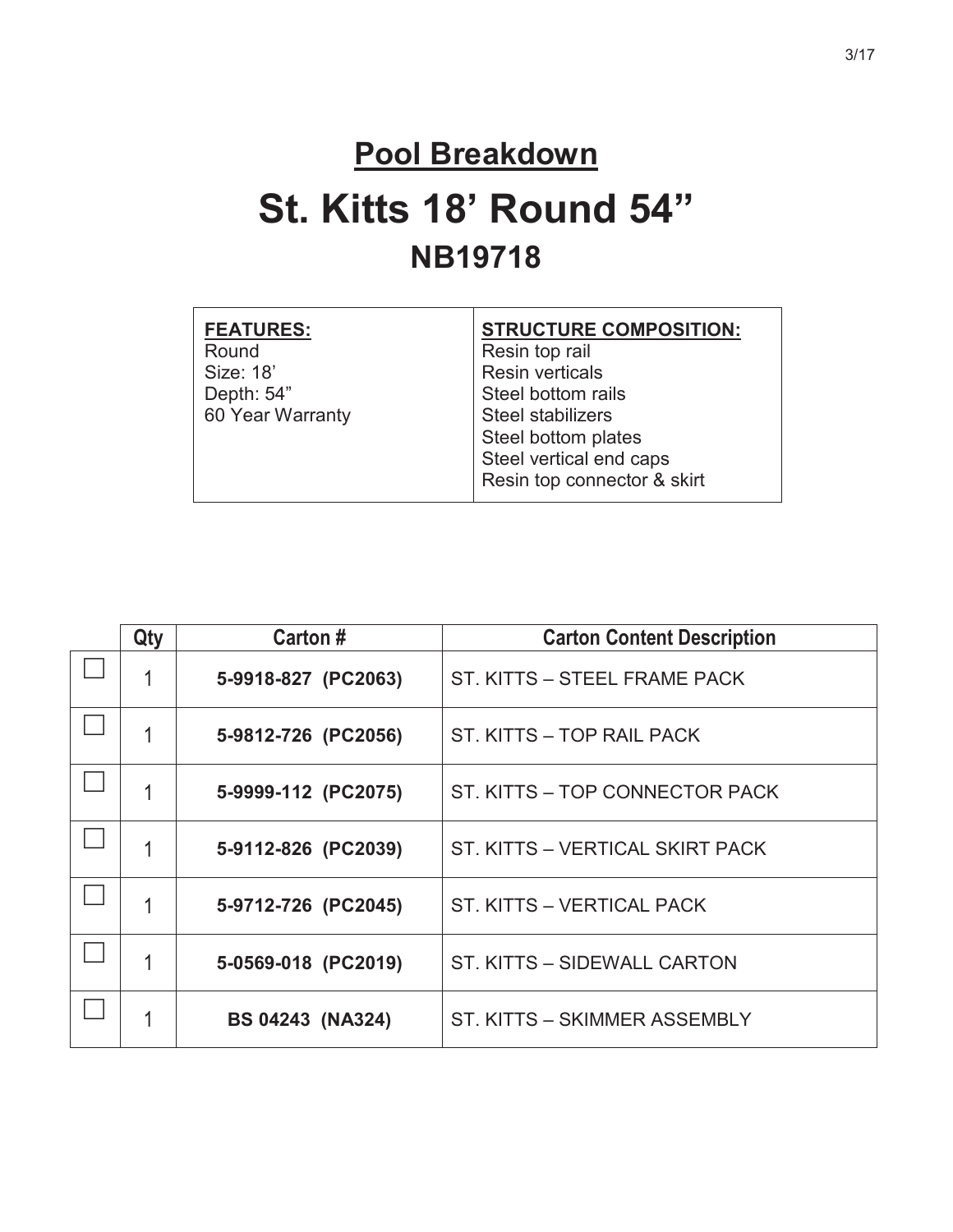## **Carton Breakdown St. Kitts 18' Round 54" NB19718**

|  | <b>Key</b>                                | Qty | Item $#$       | Mfg Part #                                  | <b>Part Description</b>        |  |
|--|-------------------------------------------|-----|----------------|---------------------------------------------|--------------------------------|--|
|  | <b>FRAME CARTON # 5-9918-827 (PC2063)</b> |     |                |                                             |                                |  |
|  | 1                                         | 9   | <b>NPB5202</b> | 583-1011                                    | STABILIZER RAIL, LARGE DIA.    |  |
|  | $\overline{2}$                            | 9   | <b>NBP5203</b> | 583-1012                                    | STABILIZER RAIL, SMALL DIA.    |  |
|  | 3                                         | 12  | <b>NBP5252</b> | 580-1343                                    | <b>BOTTOM CONNECTOR</b>        |  |
|  | 4                                         | 12  | <b>NBP5253</b> | 580-2375                                    | <b>VERTICAL END CAP</b>        |  |
|  | 5                                         | 31  | <b>NBP5200</b> | 545-1001                                    | PLASTIC COPING, 24"            |  |
|  | 6                                         | 12  | <b>NBP5241</b> | 589-1299                                    | <b>BOTTOM RAIL</b>             |  |
|  | 11                                        | 120 | <b>NBP5207</b> | 330-1127                                    | SHEET METAL SCREW, #10 x 1/2"  |  |
|  | 12                                        | 12  | <b>NBP5256</b> | 580-1460                                    | <b>VERTICAL TAB</b>            |  |
|  | 13                                        | 12  | <b>NBP5257</b> | 330-1075                                    | #14 x 1/2" SCREW               |  |
|  | $---$                                     | 1   |                | 573-3772                                    | <b>POOL PARTS LIST</b>         |  |
|  | $---$                                     | 1   |                | 573-3774                                    | POOL INSTALLATION INSTRUCTIONS |  |
|  | $---$                                     | 1   |                |                                             | <b>WARRANTY CARD</b>           |  |
|  | ---                                       | 1   |                | 573-3169                                    | "SAFETY FIRST" BOOKLET         |  |
|  |                                           |     |                |                                             |                                |  |
|  |                                           |     |                | TOP RAIL CARTON # 5-9812-726 (PC2056)       |                                |  |
|  | 14                                        | 12  | <b>NBP5258</b> | 587-1741                                    | <b>TOP RAIL</b>                |  |
|  |                                           |     |                |                                             |                                |  |
|  |                                           |     |                | TOP CONNECTOR CARTON # 5-9999-112 (PC2075)  |                                |  |
|  | 15                                        | 12  | <b>NBP5259</b> | 340-2746                                    | <b>TOP CONNECTOR</b>           |  |
|  |                                           |     |                |                                             |                                |  |
|  |                                           |     |                | VERTICAL SKIRT CARTON # 5-9112-826 (PC2039) |                                |  |
|  | 16                                        | 12  | <b>NBP5260</b> | 340-2747                                    | <b>VERTICAL SKIRT</b>          |  |
|  | 16a                                       | 12  | <b>NBP5218</b> | 510-1001                                    | #10 x 1-1/2" SCREW             |  |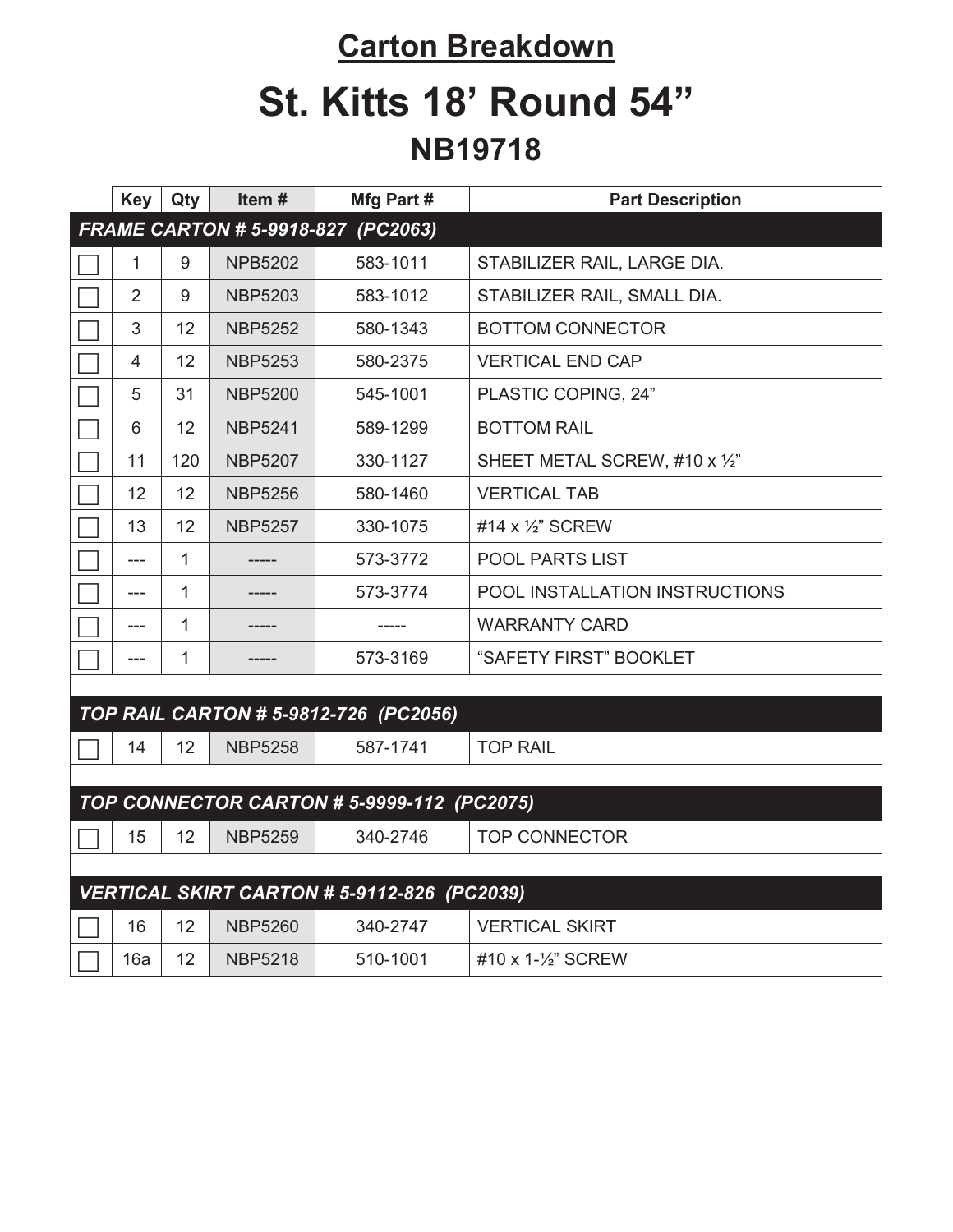## **Carton Breakdown St. Kitts 18' Round 54" NB19718**

|                                              | <b>Key</b> | Qty | Item#          | Mfg Part#       | <b>Part Description</b>                                   |  |
|----------------------------------------------|------------|-----|----------------|-----------------|-----------------------------------------------------------|--|
| <b>VERTICAL CARTON # 5-9712-726 (PC2045)</b> |            |     |                |                 |                                                           |  |
|                                              | 17         | 12  | <b>NBP5261</b> | 341-1508        | <b>VERTICAL</b>                                           |  |
|                                              |            |     |                |                 |                                                           |  |
| SIDEWALL CARTON # 5-0569-018 (PC2019)        |            |     |                |                 |                                                           |  |
|                                              | 28         | 1   | PC2019         | 5-0569-018      | <b>SIDEWALL</b>                                           |  |
|                                              | 29         | 1   | <b>NBP5212</b> | 535-1442        | PROTECTIVE STRIP                                          |  |
|                                              | 30         | 27  | <b>NBP5213</b> | 321-1029        | 1/4-20 HEX FLANGE LOCKNUT                                 |  |
|                                              | 31         | 27  | <b>NBP5213</b> | 330-1280        | $\frac{1}{4}$ -20 x $\frac{1}{2}$ " GRADE 5 HEX HEAD BOLT |  |
|                                              | ---        | 1   |                | 573-3498        | <b>SAFETY VIDEO</b>                                       |  |
|                                              | ---        | 1   |                | 560-1055        | <b>WARNING SIGN DECAL</b>                                 |  |
|                                              |            |     |                |                 |                                                           |  |
| SKIMMER CARTON # BS 04243 (NA324)            |            |     |                |                 |                                                           |  |
|                                              |            | 1   | <b>NA324</b>   | <b>BS 04243</b> | WIDE MOUTH SKIMMER & RETURN INLET                         |  |